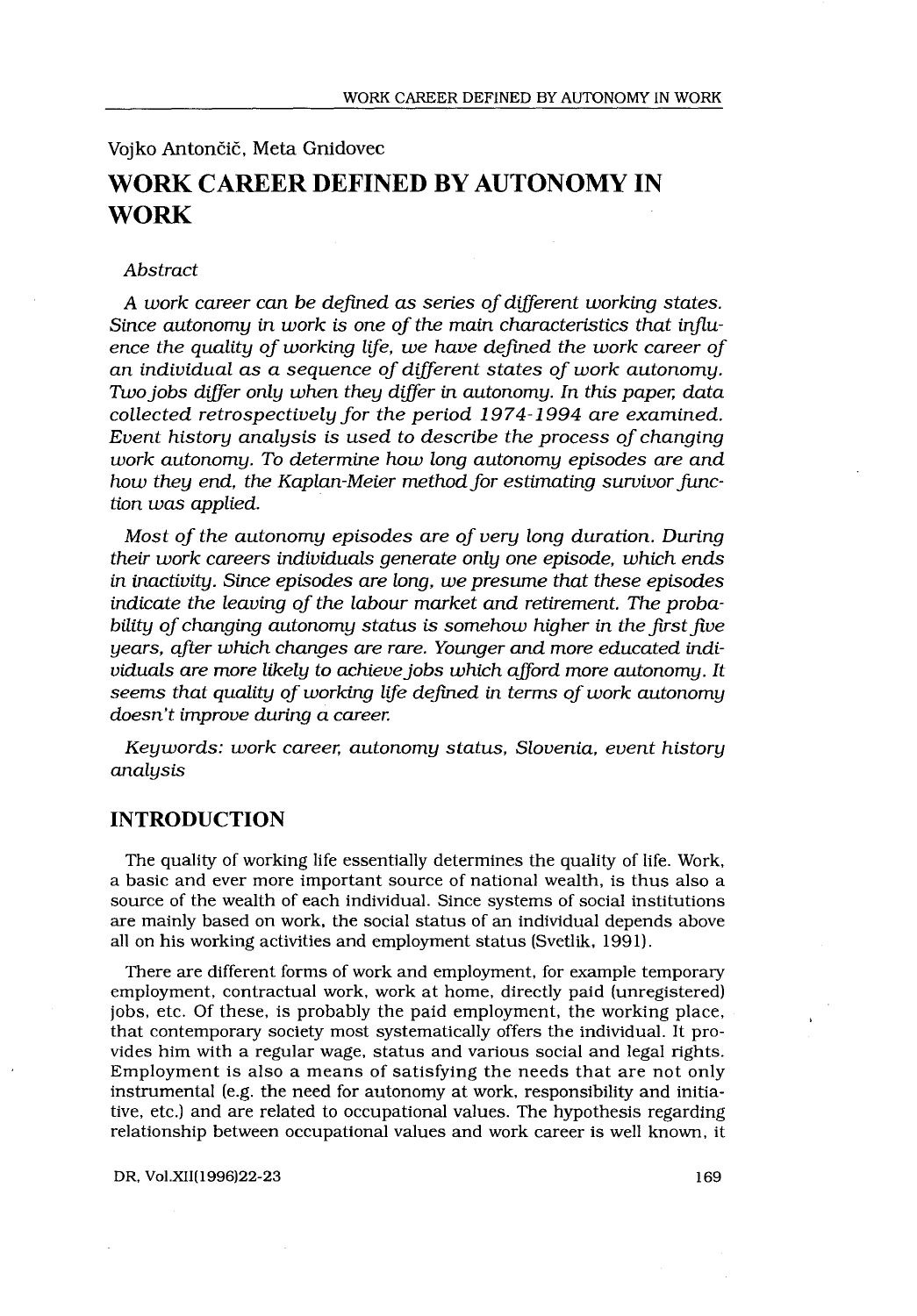states that a work career is a sequence of occupational positions through which individual convergates towards a state of employment which corresponds to his working values (Antončič, 1985) .

One of the main characteristics of occupational/professional work' from the individuals' perspective (labour supply) is undoubtedly work autonomy . The importance of autonomy as a key job characteristics is supported by numerous writers writing about the quality of working life (Breaugh, 1985) . People who have no or only little autonomy over their work will usually be less satisfied with his work career than those who have chances to make their own decisions and influence what happens in the job. Greater satisfaction with work undoubtedly contributes to a higher quality of working life and thus to quality of life.

# CONCEPTUAL AND METHODOLOGICAL ASPECTS OF ANALYSIS

In this article we shall study the state of work autonomy in Slovenia . We shall focus on the following questions: Do individuals during their work careers convergate toward more autonomous employment status? Do they attain greater autonomy, or do they stay more or less on the same working place with the same autonomy status? How long it takes to achieve higher level autonomy? Do characteristics such as age, gender and education create different opportunities for promotion toward more autonomous work?

To address these questions the work career of an individual is studied . We define it as a transition from one autonomy state to another . A work career is thus described as a series of states which are defined by change of autonomy at work.

### Figure 1: WORK CAREER DEFINED BY WORK AUTONOMY

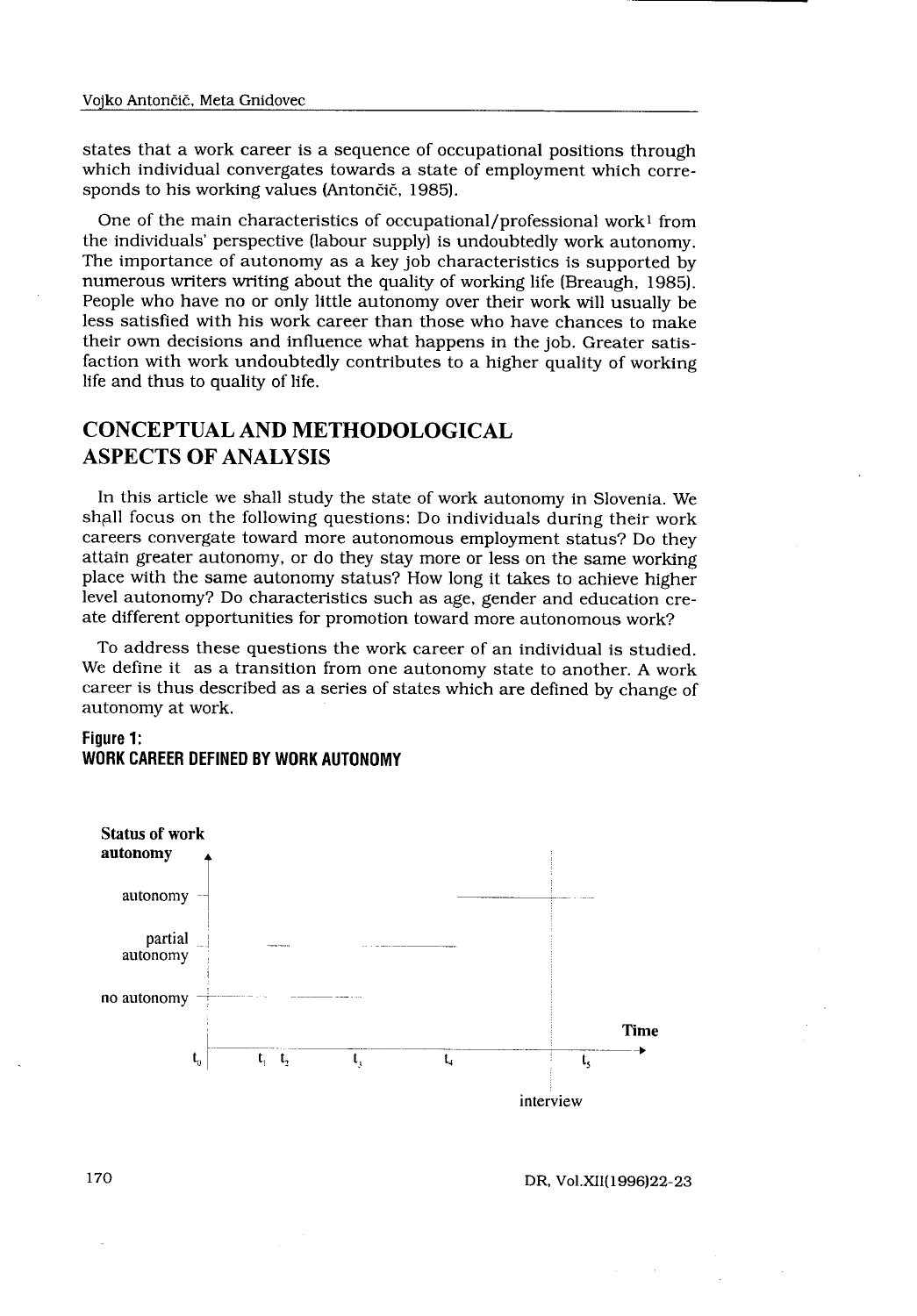To analyse the process of autonomy change, the usual data, which describe the state of autonomy only in one single point in time, are not enough. It is necessary to determine every change of state and the exact time of change. Therefore retrospective data which define the work career of an individual are used.<sup>2</sup> 

> As an appropriate (legitimated) indicator of somebody's autonomy at work the chance to determine what the job consisted of and how it would be done was used. For each employment that the respondent had had in the observed period the autonomy status was reported. If a change of working place was accompanied by a change of autonomy status, this indicates a new employment status in the working career. The level of autonomy possessed by an individual was estimated on the basis of the following question:

Who decided what you had to do and how you had to do it in that job? Decisions at work

<sup>1</sup> . Respondent himself decided what he had to do and how he would do it at work .

2. Others decided what he had to do, he decided how to do it.

3. In most cases others decided what he had to do and how he had to do it.

If the working status was self-employed or farmer we assumed that the respondent himself decided what he was doing in his work and how he was doing it.

Autonomy defined in this way determines the following state space : 1 . autonomy, 2. partial autonomy, 3 . no autonomy, which respondent can possesses during his work career. Number of states is then fine  ${Y_k:}$ k=1,2,3} (there are three possible autonomy states), an event or change of state may occur in any time point in the observed period  $(0=T_0 \leq T_1 \leq T_2 \leq ...).$ Therefore the process of transitions from one autonomy state to another (work career) can be written as a stochastic process (Blossfeld, 1989) :

$$
(Y,T) = \{ (Y_k,T_k) : k=1,2,... \},
$$

which can be described as

$$
Y=\{Z(t):t\geq 0\},\
$$

with  $Z(t) = Y_k - 1$  for  $T_k - 1 \le t < T_k$ ,  $k = 1, 2, \ldots$  which is a continuous time, discrete state stochastic process .

To describe this process event history methods are used . The basic statistical model of an event history analysis examines the length of time intervals between consecutive changes of states. In other words, in event history analysis we examine the time intervals between events . The time interval from event N-1 to event N is called the waiting time . The unit of our analysis is no longer individual but episode or spell .

DR, Vol .XII(1996)22-23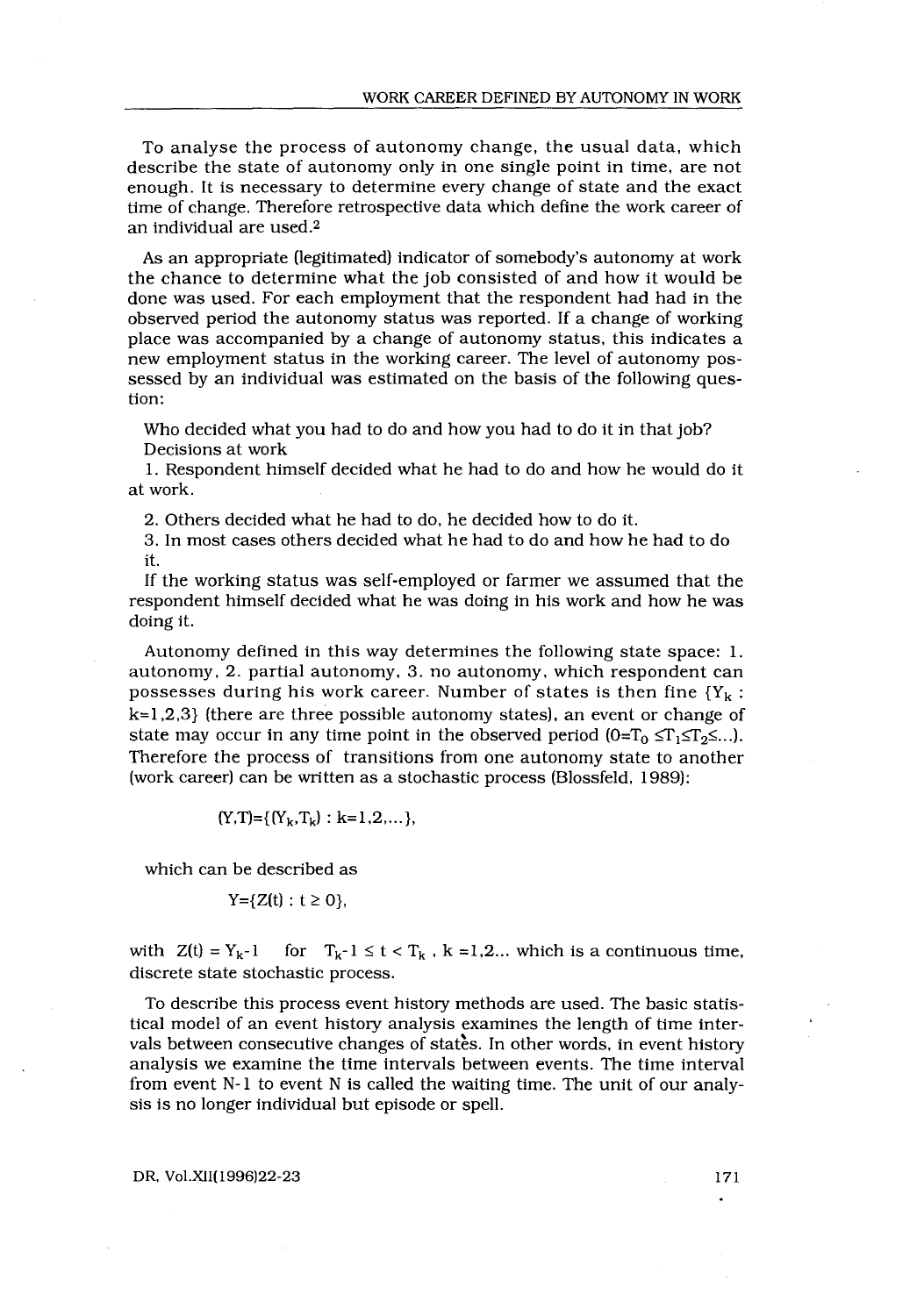The term episode denotes the period of time between successive events . The basic information that is needed to describe an episode is: a) starting point in time, b) end point in time, c) initial state and d) final (destination) state.

In studying the duration of an "autonomy" episode, a single spell model is involved. The observation is of the transition from an initial state to a final state, there is no discrimination between different possible states . It is only important that the state of autonomy changes . The duration of an episode is represented in the statistical model by a nonnegative stochastic variable T. The distribution of such a variable can be described as a distribution function

#### $F(t)=P(T< t)$ ,

which specifies the probability that the episode's duration is less than t.

The density function is then

 $f(t)=dF/dt$ .

Equivalently, we can describe the probability distribution of T by a survivor function, defined by:

 $S(t)=P(T\ge t)$ 

This is the probability that the episode's duration is at least t, that the event by which the current episode comes to an end occurs later than t. In other words the survivor function expresses the probability that an individual remains in the state ("survives") until time t, that is, that an event has not yet occurred and the episode is still continuing .

The survivor function is just one of the alternative ways to specify the distribution of random value T . It is related to the distribution function F(t) in the following way:  $S(t) = 1 - F(t)$ . In our analysis we use the survivor function since it allows for more intuitive description and it facilitates the estimation of the parameters of the model.

To estimate the survivor function two nonparametric estimation methods can be used (Rohwer, 1994) :

- Life Table Method

- Kaplan - Meier Estimator (Product Limit Estimatior) .

Another possible analysis is when transitions in multiple end states are considered. When there are two or more destination states that can be reached from a single given origin state, we speak of competing risks of reaching each of a number of different destination states from the given origin state. In our case we have episodes which describe the beginning of an autonomy state until a change of autonomy status occurs (until the moment when the origin state changes) and the episode ends . An episode can end in different ways: autonomy can increase, it can decrease, or the individual who generates the episode might become inactive. The respondent might become unemployed, retired, a "student" or enter the military service, etc. And when the working status is "inactivity" no autonomy sta-

DR, Vol .XII(1996)22-23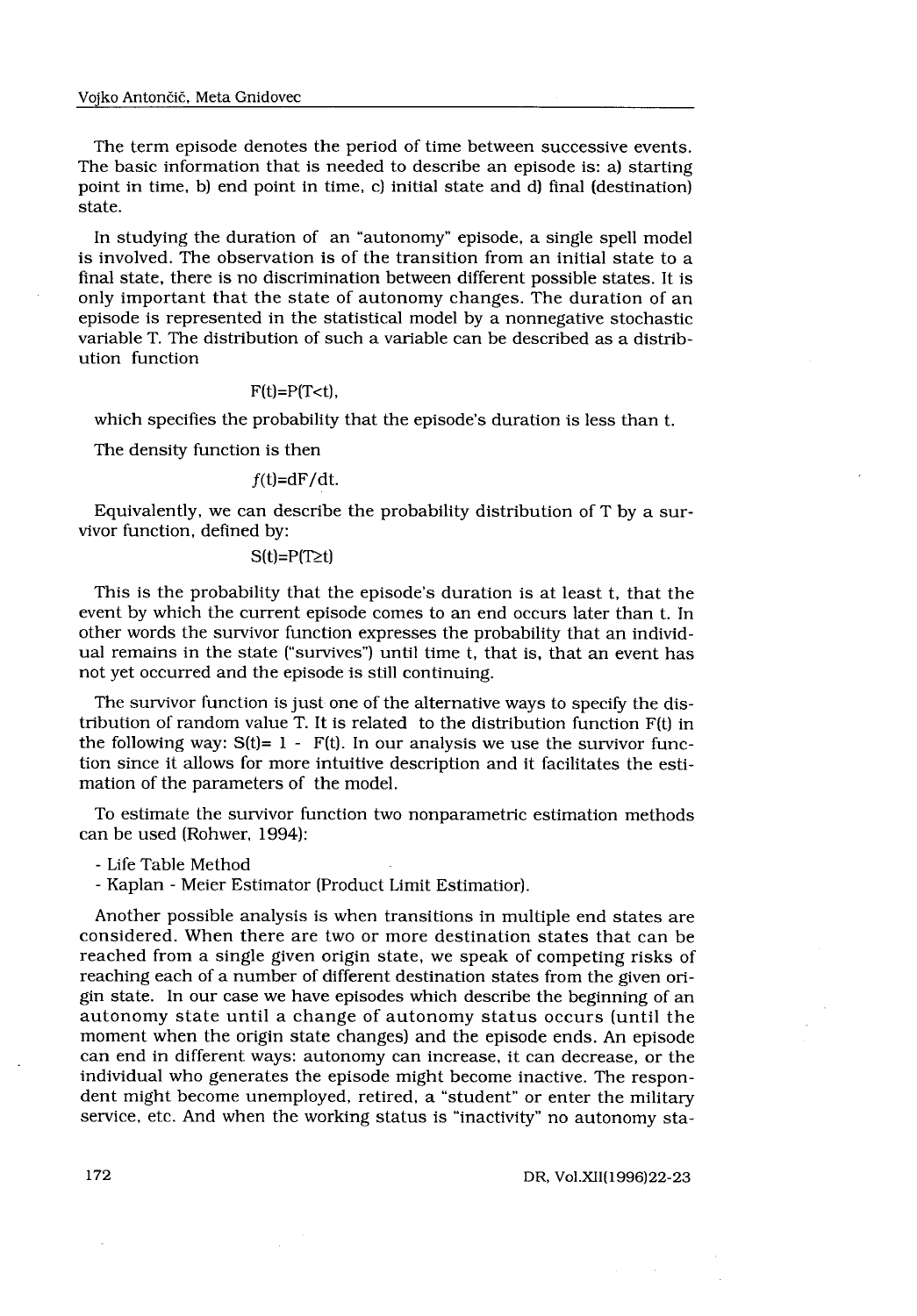tus can be defined. To find out the probability that an episode ends in certain way, specific rates for each possible transition must be calculated. The sum of these specific rates gives us a risk rate for the change of autonomy status. 

> Since the termination of the entire observation period is, as a rule, exogenous (e.g. due to the time point of the retrospective collection of the data). the endpoint of the last episode of an individual or subject may not be observed. In such situations, event history data are said to be right censored. There is also the possibility that event history data are left censored. This happens when the length of time that an individual or a subject has already resided in an origin state is unknown . The data set we use in our analysis is right censored. The observation ended with the retrospective interview, at which time many episodes were still in progress .3 Therefore the maximum likelihood method is used for the estimation of the models . This method also takes into account the right censored episodes under the assumption that the same stochastic model is valid for all episodes, for censored and non-censored (regularly ended) episodes .

# RESULTS

The results are based on autonomy episodes which were generated by individuals who were present in the labour market in the period from 1974 to 1994 . The sample totals 1508 such persons who were either employed, self-employed, unemployed or farming during the observed period. Together they generate 2255 autonomy episodes . Because of incomplete and/or incorrect data, 22 episodes had to be excluded from the analysis. Thus 2233 autonomy episodes remained .4

In Table 1 the number of episodes is presented with respect to sociodemographic groups of respondents . Numerous analyses of the labour market showed that the characteristics such as gender, education and age are important factors which influence individual behaviour in the labour market and existing employment patterns. Therefore we assume that these factors also influence the duration of autonomy episodes .

### Table 1: NUMBER OF AUTONOMY EPISODES5

| Table 1:              | <b>NUMBER OF AUTONOMY EPISODES5</b>                                    |                          |                              |                                             |
|-----------------------|------------------------------------------------------------------------|--------------------------|------------------------------|---------------------------------------------|
|                       |                                                                        | number of<br>episodes    | $\frac{0}{2}$                | average number<br>of episodes<br>per person |
| total                 |                                                                        | 2233                     | 100                          | 1.5                                         |
| gender                | male<br>female                                                         | 1192<br>1040             | 53,4<br>46,6                 | 1.5<br>1.4                                  |
| age<br>groups         | 18 - 30 vears<br>31 - 40 years<br>$41 - 50$ years<br>51 and more years | 488<br>691<br>453<br>600 | 21,9<br>30,9<br>20,3<br>26,9 | 1.6<br>1.8<br>1.5<br>1.1                    |
| educational<br>groups | primary<br>vocational<br>secondary<br>high                             | 676<br>672<br>576<br>308 | 30.3<br>30,1<br>25,8<br>13,8 | 1.4<br>1.5<br>1.6<br>1.6                    |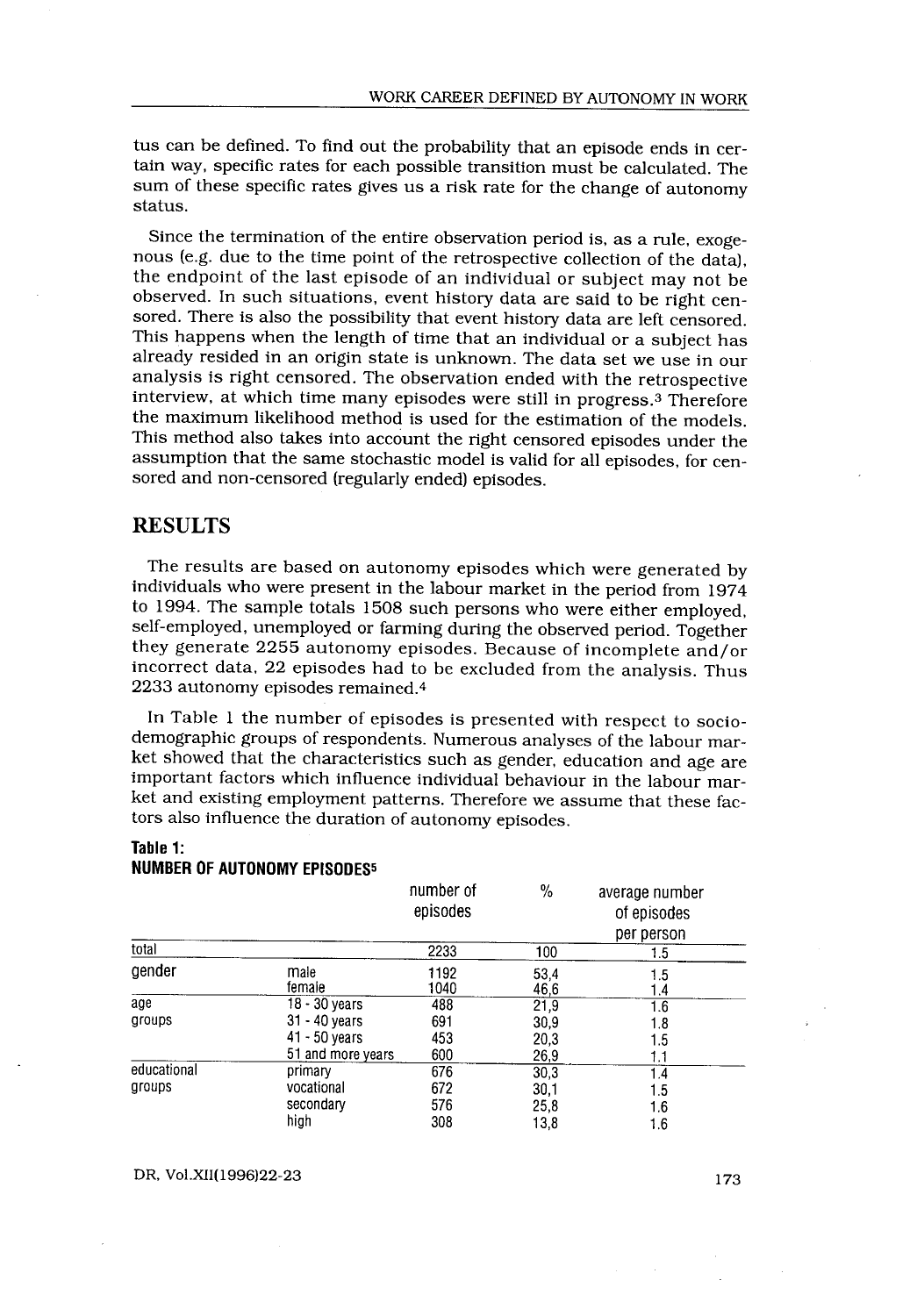For each of the 2233 episodes the starting time is known . Respondents sodes the starting time is kn<br>th in which the event occurre<br>existing about events that minds<br>r, some respondents were not<br>the event occurred. In such of reported the year and month in which the event occurred (change of autonomy status). Since we were asking about events that might have happened 20 years ago or even earlier, some respondents were not able to remember the exact month in which the event occurred. In such case they were only able to report the season of the year when the event happened. There were also cases where only the year of the event was known . In such cases we arbitrarily assigned 7 as the month value (the middle of the year). 1080 episodes ended within the observed period. For these episodes the ending time is also known. Since the time was reported in months, the month is the time unit used for measuring duration.

To find the length of autonomy episodes, regardless of how they terminate, the Kaplan-Meier estimation<sup>6</sup> of survivor function was used. This estimate enables us to also include censored episodes in the analysis . In our data set there are 1153 censored episodes.

### CHANGE OF AUTONOMY STATUS

As we have already established, 1080 episodes ended within the observed period . On average they last almost 12 years (143 .48 months) . The longest recorded episode was even 59 years long.

The process of changing autonomy status in the work place can be seen in Figure 2 . How quickly episodes end is presented with survivor function, which shows the probability that an individual stays in a given state.



Figure 2: DURATION OF AUTONOMY EPISODE (PRODUCT LIMIT SURVIVOR FUNCTION)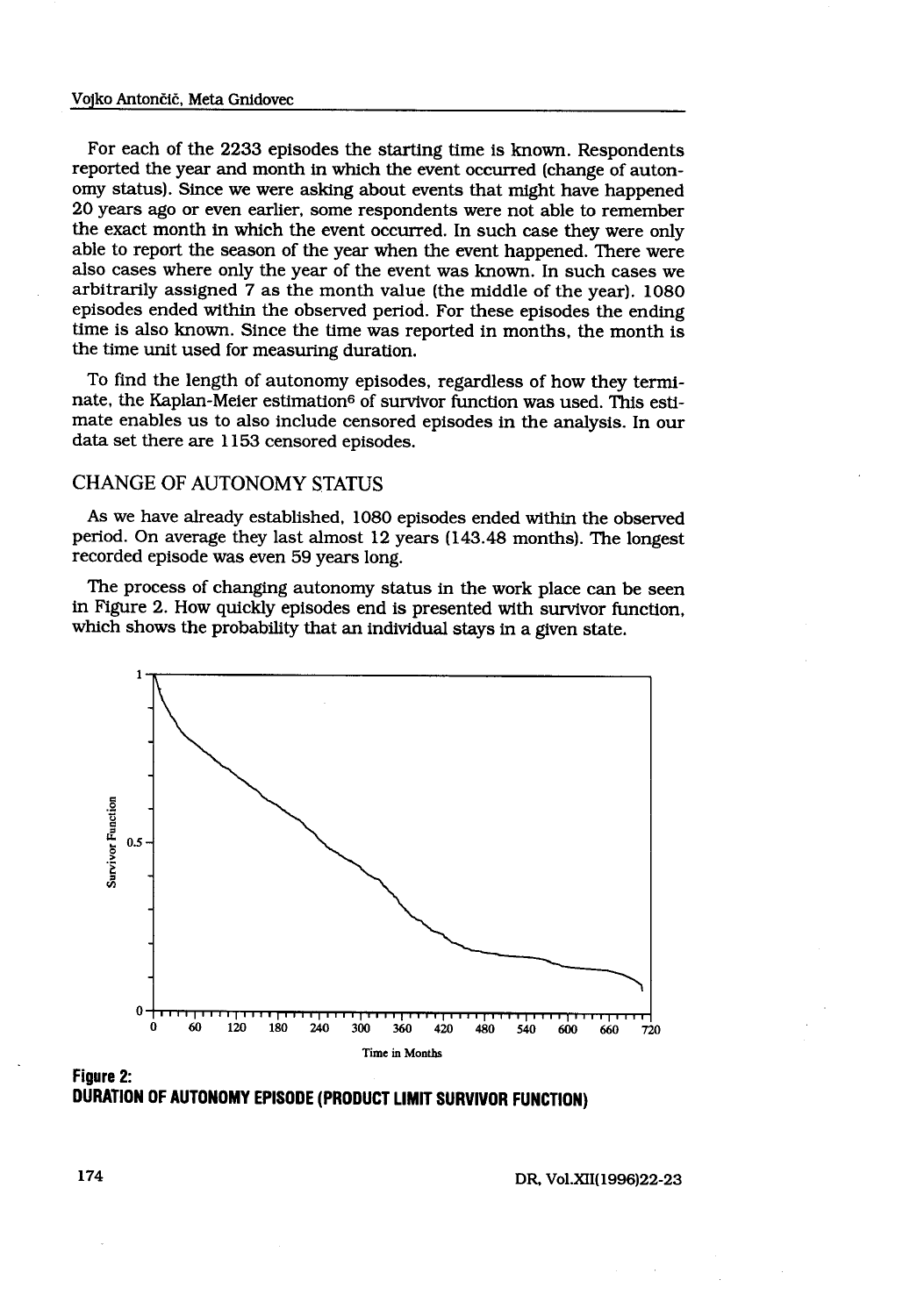It can be seen that in the beginning the function decreases more quickly, especially in first the five years. The median duration of an autonomy episode is 246.8 months, which means that half the episodes end after 20 1/2 years . After this period the function again starts to decrease more quickly (approximately till the 420th month) and thereafter the probability remains more or less the same.

Autonomy episodes are very long. Half the employed keep the same autonomy status during their whole work career . On average an individual generates  $1.5$  autonomy episodes in his career (see Table 1). The function decrease, which begins after 300 months, indicates both the ending of work careers and the ending of autonomy episodes . This is the period when most people retire and leave the labour market. If there is a change in autonomy at work, it most probably happens in the first five years . In this period 20 of episodes change. Therefore we can assume that these are likely to be episodes that are generated by persons in their first employment and designate the period of apprenticeship . The end of the apprenticeship period usually also means a change of autonomy. The individual becomes more independent.

# CHANGE OF AUTONOMY STATUS AND GENDER

In most countries substantial differences between males and females in the labour market are apparent. Women are usually referred to as a secondary labour force. Their employment careers are essentially different from those of men (very often interrupted, for example, by childbirth). But



Figure 3: DURATION OF AUTONOMY EPISODE AND GENDER

DR, Vol.XII(1996)22-23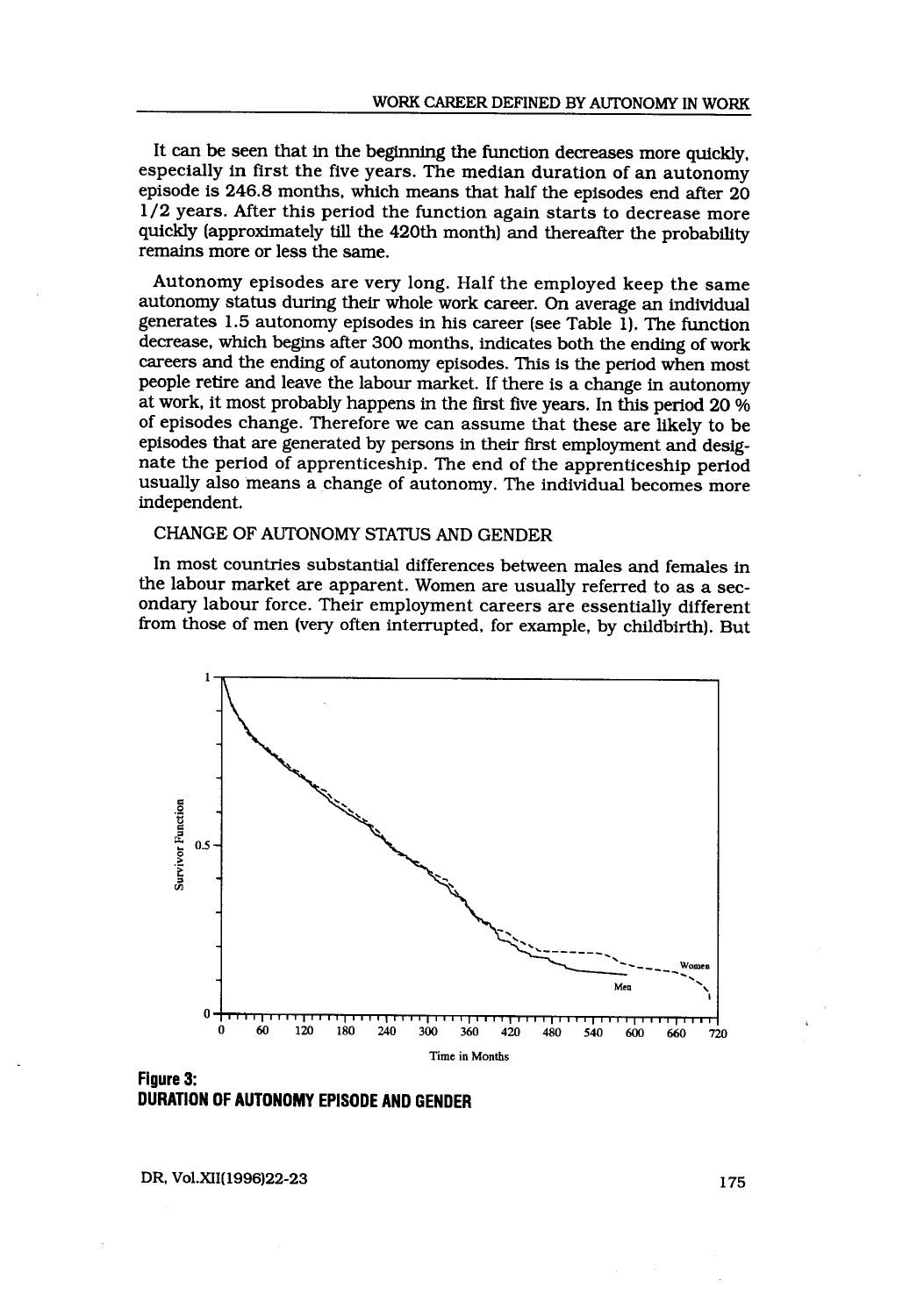this is not the case in Slovenia . The surveys showed that the differences are not that great (e.g. Labour Force Survey, 1994). In Figure 3 survivor functions for men and women are presented.

As can be seen, also in the case of autonomy status, there are no major differences between men and women. The probability that a person keeps the origin status, is the same for men and women (minor differences occur with very long episodes, when the probability of surviving is higher for women). The median duration differs by only half a year (men: 243.9 months, women: 250.6 months).

Statistical tests have also shown that there are no statistically significant differences between the male and female populations7 .

CHANGE OF AUTONOMY STATUS AND EDUCATION

Does the level of education influence the duration of autonomy episode? Episodes were classified in four groups according to the attained educational level of the person that generated the episode (see Table 1) . All the groups are about the same size, which allows the calculation of test statistics for differences among groups.

A look at the average duration of episodes shows that longer episodes are more frequently found at lower educational levels . Thus the median duration for the group with primary education is 27 years, for the group with vocational training the figure is 20 years, for secondary education 17 years and for the group with high education 16 years . People with lower levels of



DURATION OF AUTONOMY EPISODE AND EDUCATION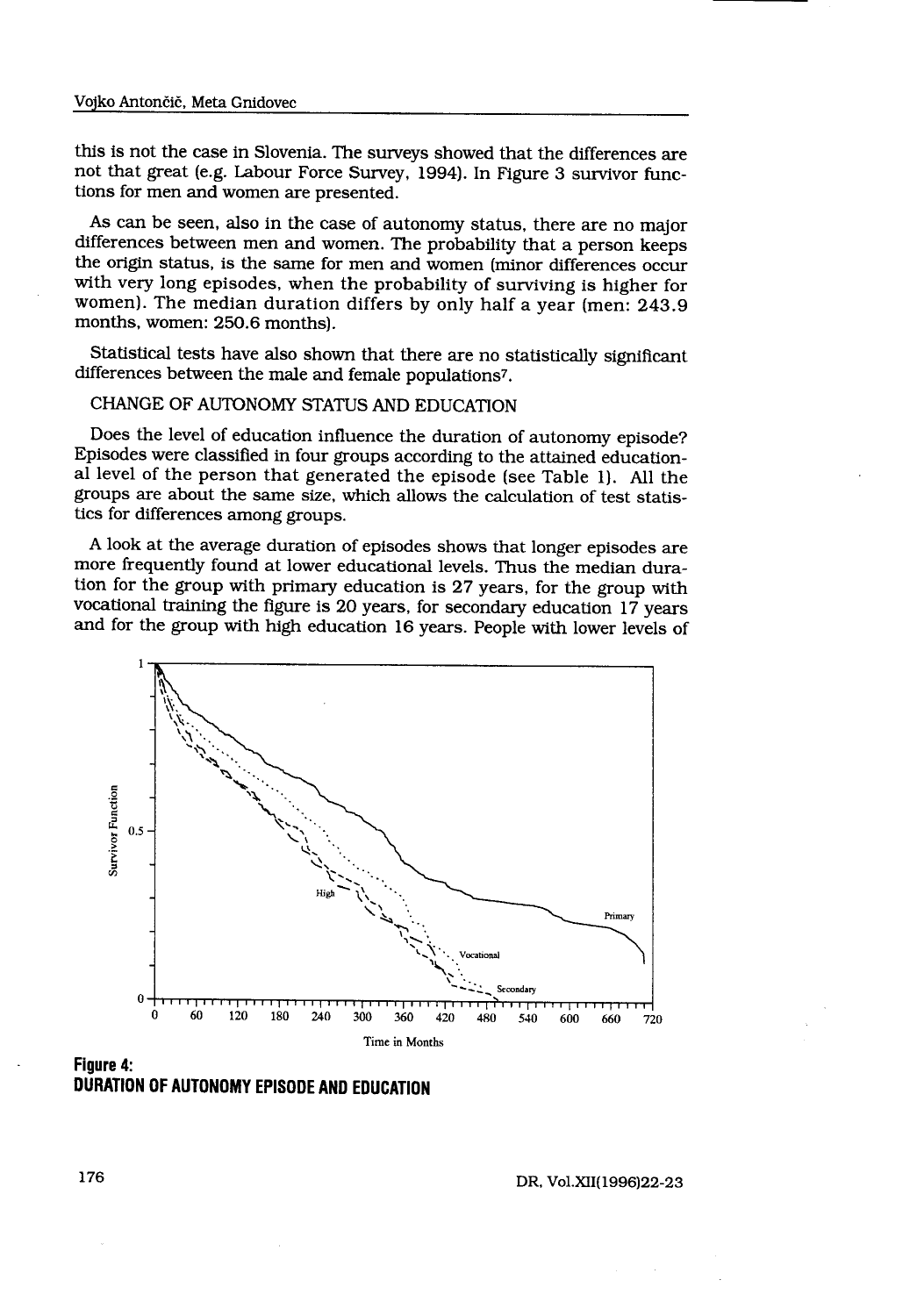education change their autonomy status later than members of the other three educational groups. The differences between these three groups are not that great.

Survivor functions are shown in Figure 4 .

 

Test statistics showed that there are significant statistical differences between educational groups . In the first five years survivor functions are very similar: for all groups episodes end most quickly in this period (successfully completed apprentice period) . After five years greater differences can be seen: the group with primary education especially differs from others, changes of autonomy status are very rare in this group (40 % never change their autonomy status). Also among episodes generated by those with vocational training, after a certain period there are no changes. Survivor function slowly decreases to the point in which a career ends . The average duration of episodes in the other two groups are not substantially different, but still there are some differences . Till the 180th month (15 years) episodes generated by people with secondary education end sooner . Afterwards it is people with higher education who change their autonomy status more quickly . People with higher education most often get jobs which afford a relatively high degree of work autonomy at the very beginning of their career. Chances for "promotion" are thus smaller, since better jobs are less available. More effort is needed to get such jobs and more effort means more time needed to achieve change . Therefore people with higher education change their autonomy status more often then others at the end of their careers .

### CHANGE OF AUTONOMY AND AGE

We also classified episodes into four groups in the case of age. We differentiate between episodes which are generated by people of up to 30 years, 31 - 40 years, 41- 50 years and by people that are 51 or more years old . In Figure 5 survivor functions are presented.

Differences between survivor functions are most evident in the case of age groups. This was also proved with test statistics . The older people are the longer the autonomy episodes, and older people generate fewer episodes on average than other age groups (Table 1). Younger people change their autonomy status much more quickly : in the first three years one third of autonomy episodes end. The average number of episodes also indicates a faster rate of change (Table 1), the average duration in this group is 97.2 months and half the episodes end in about 8 years . In the next age group (31-40 years) the average duration is longer, 156 .47 months . In this group changes are also faster in the first period, afterwards episodes become longer and longer. As could be expected, the average durations of the other two groups are longer, since these people have been present in the labour market for a longer period. In the third group (41-50 years) the episode lasts on average 297 .47 months (about 25 years) and in the oldest group the duration is about 28 years . Averages alone are not especially revealing, however, we see more, if we look at the survivor functions . In the oldest group the probability of keeping the same autonomy status is very high, in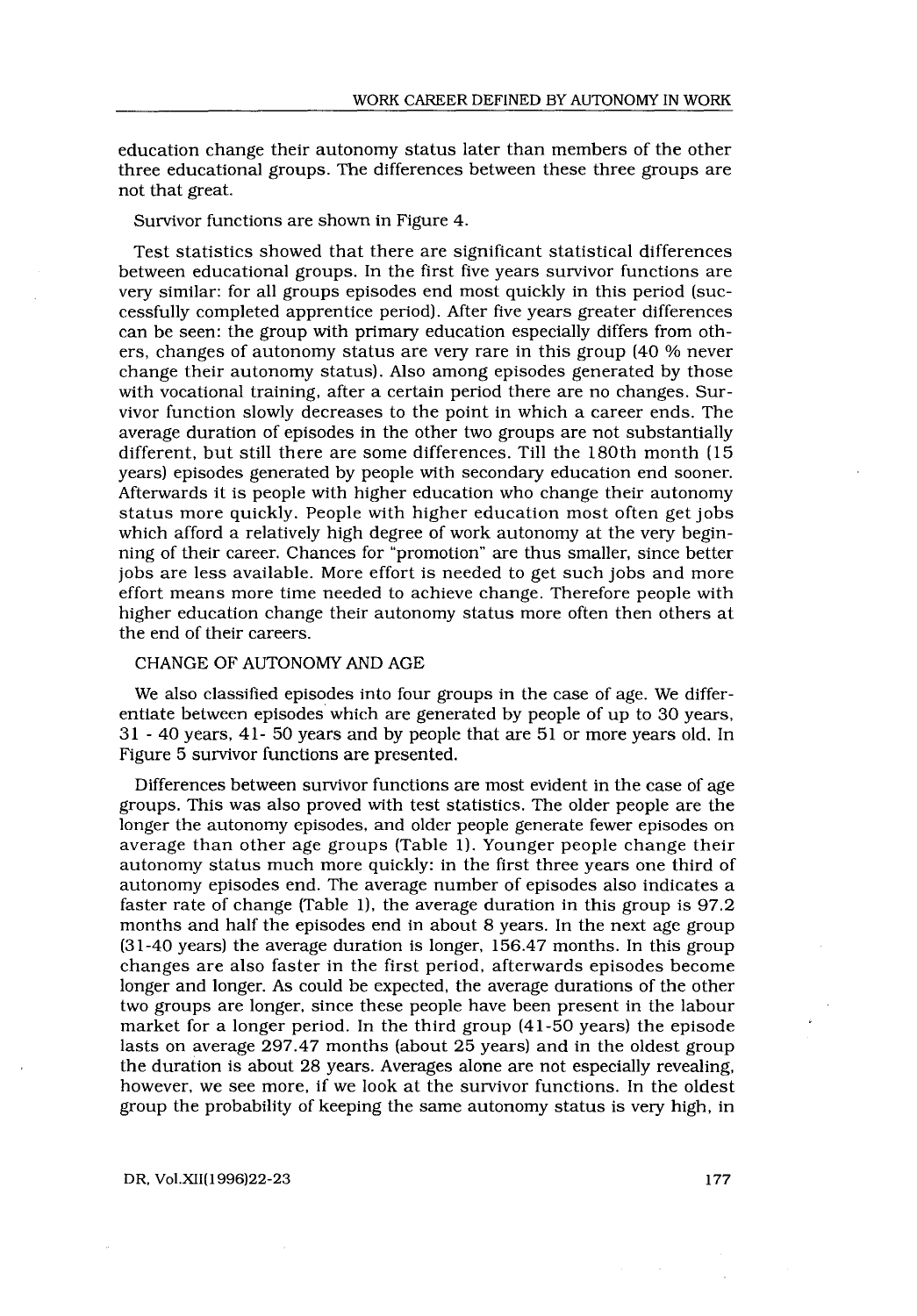the first 10 years only one tenth of episodes are ended : In the same period Gnidovec<br>nly one tenth of episodes are ended<br>ne fifth of episodes are ended. After<br>nall (survivor functions have the sam in the third group one fifth of episodes are ended . After a certain period differences become small (survivor functions have the same shape) .



### Figure 5: DURATION OF AUTONOMY EPISODE AND AGE

The younger the people the shorter the autonomy episodes . Probably their readiness and desire for changes are stronger then those of older people. But change itself doesn't mean that there is a transition to a higher autonomy status . In order to find out what kind of a change occurs, we need to know how each episode ends . In the analysis which we have presented thus far, we haven't differentiated between different possible types of termination. Therefore, in the next stage of analysis different possible destination states are considered.

# DESTINATION STATE OF AUTONOMY EPISODE

An autonomy episode, defined as the basic unit of an employment career, can terminate in different ways . It can terminate with a new working place which allows a higher degree of autonomy, or an individual can retrograde and get a job which affords him less autonomy. When an episode is ended with unemployment, autonomy status can not be determined; neither can autonomy status be determined when an episode terminates with the conclusion of a work career and leaving the labour market.

How episodes terminated in the observed period in the case of the Quality of Life survey can be seen in Table 2 . Many of the episodes (almost half of them) ended in inactivity. Those episodes average about 215 .94 months long (about 18 years), which might be expected considering the fact that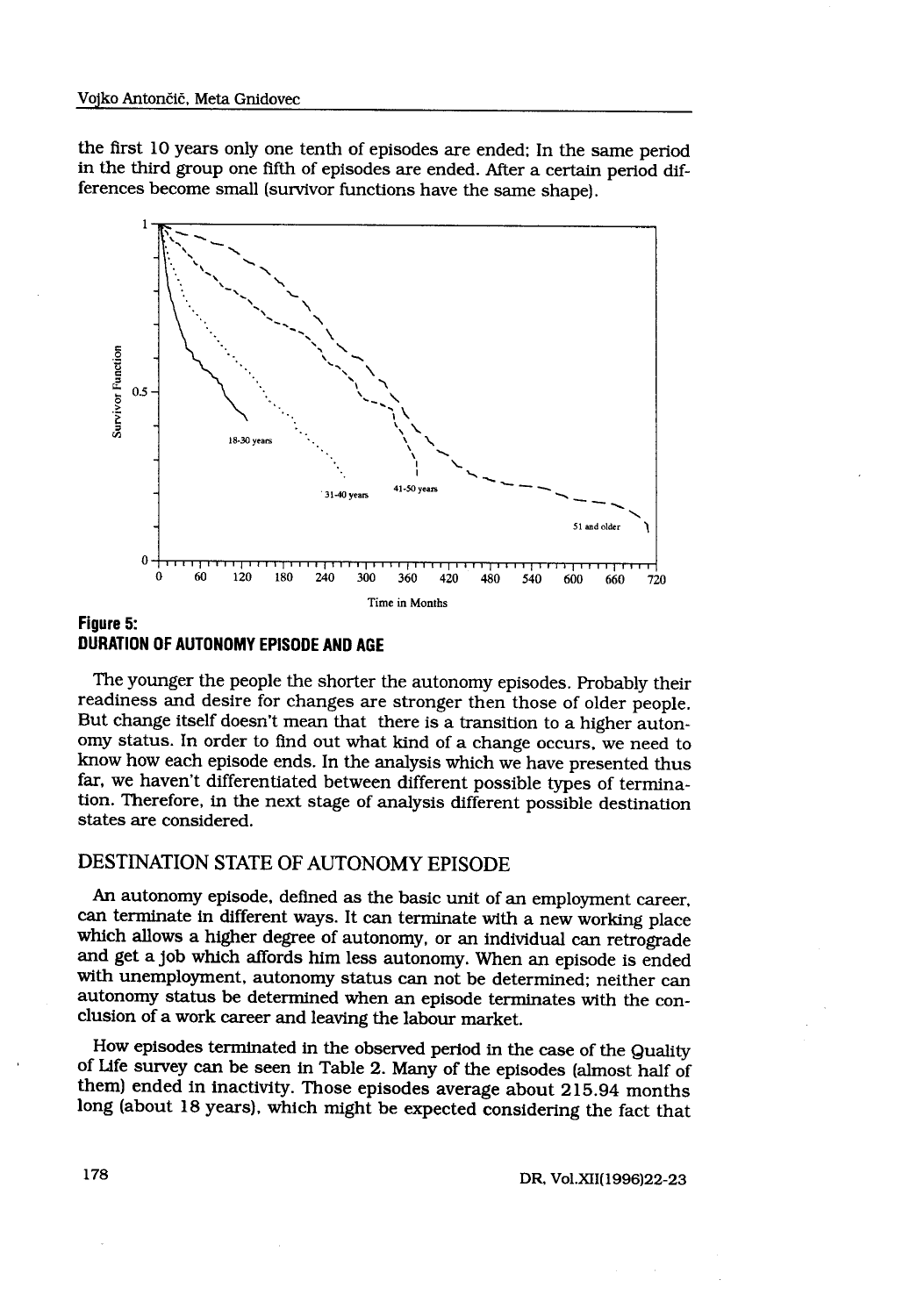### Table 2: DESTINATION STATES OF AUTONOMY EPISODES

 

|                           |                   |                    |              |                                                |              |          |              |            | WORK CAREER DEFINED BY AUTONOMY IN WORK |
|---------------------------|-------------------|--------------------|--------------|------------------------------------------------|--------------|----------|--------------|------------|-----------------------------------------|
|                           |                   |                    |              |                                                |              |          |              |            |                                         |
|                           |                   |                    |              | <b>DESTINATION STATES OF AUTONOMY EPISODES</b> |              |          |              |            |                                         |
|                           |                   |                    |              | Lower                                          |              |          |              |            |                                         |
|                           |                   | Higher             |              |                                                |              | ment     | Unemploy-    | Inactivity |                                         |
|                           |                   | autonomy<br>n.o.e. | a.n.<br>p.p. | autonomy<br>n.o.e.                             | a.n.<br>p.p. | n.o.e.   | a.n.<br>p.p. | п.о.е.     | a.n.<br>p.p.                            |
|                           |                   | 271                | 1.26         | 78                                             | 1.32         | 203      | 1.83         | 528        | 1.23                                    |
|                           | male              | 163                | 1.27         | 51                                             | 1.31         | 95       | 1.98         | 254        | 1.27                                    |
| total<br>gender           | female            | 108                | 1.24         | 26                                             | 1.37         | 108      | 1.71         | 274        | 1.20                                    |
| age                       | 18 - 30 years     | 35                 | 1.30         | 10                                             | 1.11         | 86       | 1.56         | 58         | 1.61                                    |
|                           | 31 - 40 years     | 121                | 1.33         | 42                                             | 1.50         | 84       | 1.87         | 82         | 1.86                                    |
| groups                    | 41 - 50 years     | 79                 | 1.22         | 17                                             | 1.21         | 19       | 2.71         | 62         | 1.27                                    |
|                           | 51 and older      | 35                 | 1.13         | 9                                              | 1.13         | 14       | 3.50         | 326        | 1.09                                    |
|                           | primary           | 42                 | 0.76         | 16                                             | 1.14         | 63       | 2.03         | 222        | 1.20                                    |
|                           | vocational        | 78                 | 1.24         | 23                                             | 1.35         | 59       | 1.74         | 140        | 1.18                                    |
| educa<br>tional<br>groups | secondary<br>high | 81<br>69           | 1.25<br>1.28 | 27<br>12                                       | 1.35<br>1.50 | 65<br>16 | 1.86<br>1.45 | 118<br>48  | 1.30<br>1.45                            |

LEGEND:  $n.o.e. =$  number of episodes

 $a.n.p.p.$  = average number of episodes per person

203 episodes are terminated with unemployment. These episodes are much shorter than those which end in leaving the labour market, on average lasting 27 .49 months (2 .5 years) . The other third of the episodes (349) end in states of higher or lower autonomy status at new working places . Of these episodes, the majority terminate with higher autonomy status (transition to a better working place) . On average such episodes last 107 .2 months (approximately 9 years). There are only 78 retrograde episodes, and these are shorter, with an average duration of 80 .86 months (6.5 years) .

The probability that an episode ends in a certain destination state is shown in Figure 6. Kaplan - Meier estimator was again used for estimation, thus censored episodes were also included in the analysis.

The analysis of duration has already shown that autonomy episodes are long. The same thing can be seen in Figure 6: the changes are slow; In the average after 120 months (10 years) only one tenth of all episodes change.

Rather faster changes can be seen when an episode ends in transition to unemployment. $8$  The probability of someone becoming unemployed is very high in the first five years (steeper slope), thereafter there are no major transitions to unemployment. As could be expected, the lowest probability is of entering a state of lower autonomy. It doesn't often happen that an

DR, Vol.XII(1996)22-23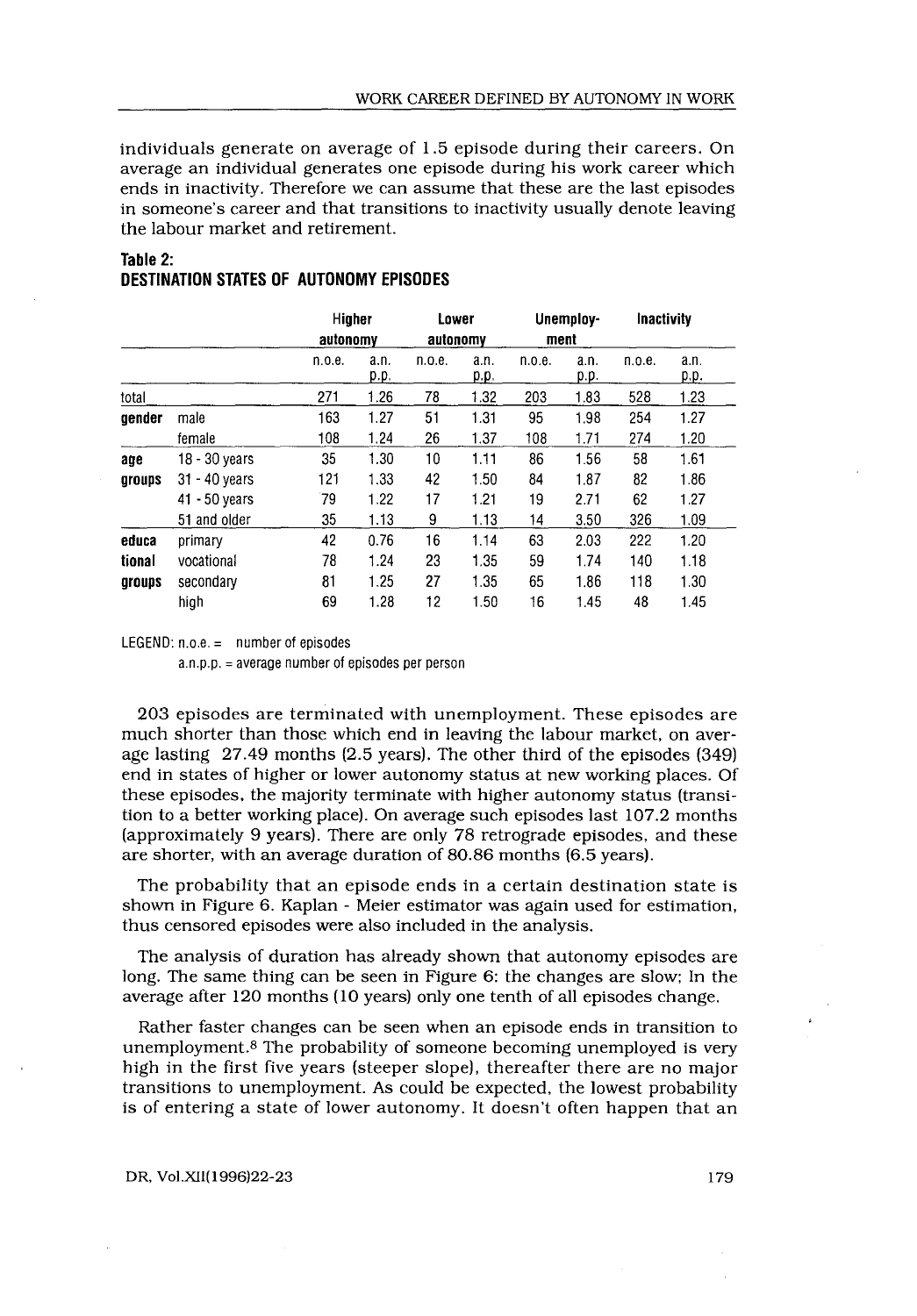

Figure 6: DURATION OF AUTONOMY EPISODE ACCORDING TO DESTINATION STATES

individual possesses less autonomy at a new working place and the probability of this type of transition is more or less constant . In the case of transition to a state of higher autonomy, the situation is about the same . Changes happen a little faster than in the case of transition to a state of lower autonomy, but the probability for transition also increases very slowly here. Thus in the first few years only 10% of episodes change. Transition happens a little faster in the period between the 70th and the 150th month, when individuals have some work experience and more chances for promotion . After this period the probability is again less distinct until the moment when a career ends. If we finally take a look at slope denoting the process of transition to inactivity, we see that in the first 15 years (180 months) the rate is about the same as in the case of transition to higher autonomy . But after 20 years transition to inactivity happens much faster . The probability of this transition becomes greater and greater, since the longer the episode the closer the time of retirement.

#### DESTINATION STATE OF EPISODE AND GENDER

We have already found out that there are no significant statistical differences between men and women as far as duration of episodes is concerned . Does the same apply to different possible terminations? The first impression can be obtained from Table 2. We see that most of the episodes that are generated by women end in unemployment or in inactivity, while those generated by men are more likely to take the other two forms . To find out whether these differences are also statistically significant, survivor functions for all possible transition were calculated separately for women and men. In Table 3 values of survivor functions for each fifth year are reported .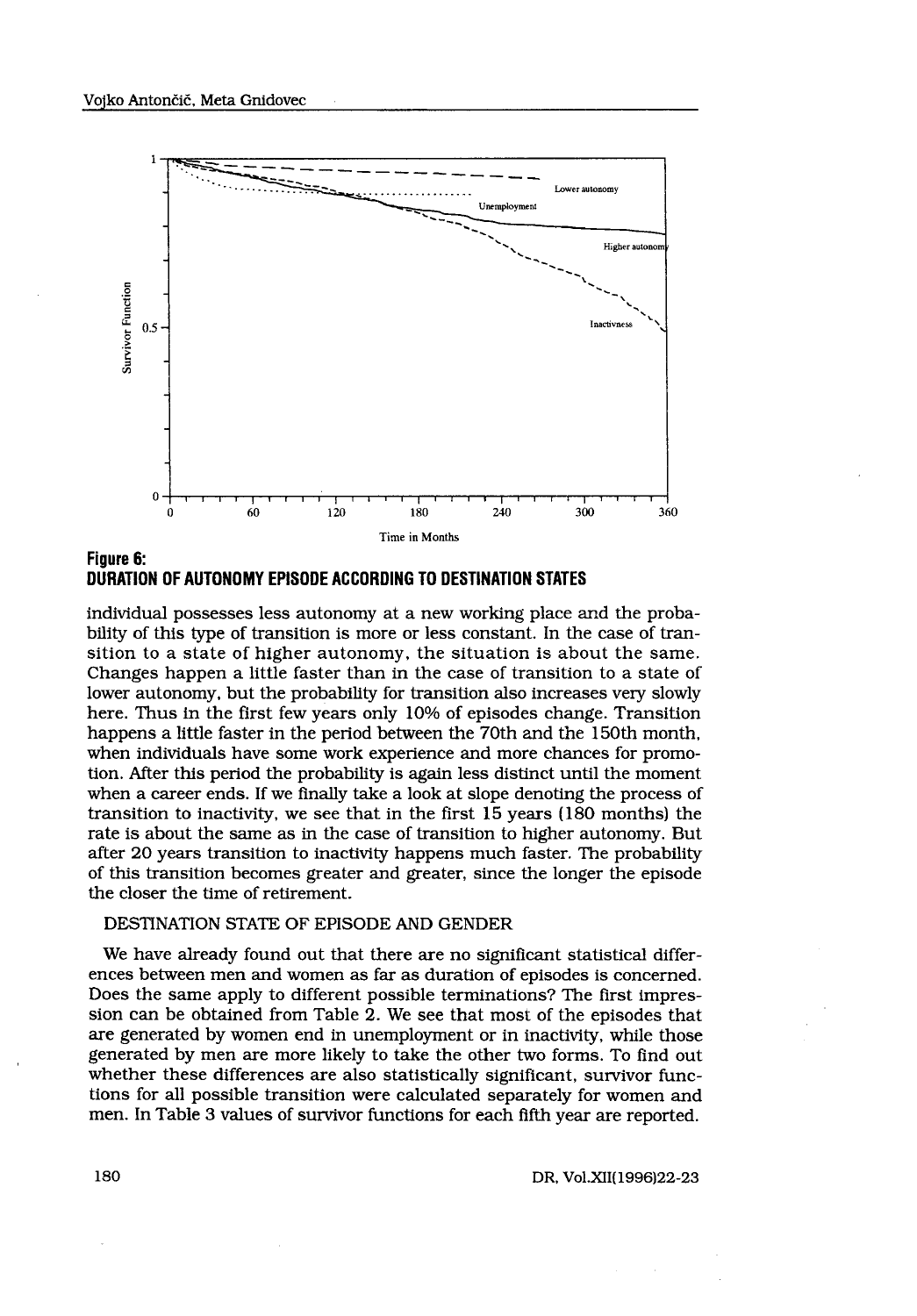|                     |                |                                                      | WORK CAREER DEFINED BY AUTONOMY IN WORK |          |
|---------------------|----------------|------------------------------------------------------|-----------------------------------------|----------|
|                     |                |                                                      |                                         |          |
| Table 3:            |                | DESTINATION STATE OF EPISODE AND GENDER <sup>9</sup> |                                         |          |
|                     |                |                                                      |                                         | Lower    |
| Duration of         |                |                                                      |                                         |          |
|                     |                | Higher<br>autonomy                                   |                                         | autonomy |
| episode<br>(months) | Men            | Women                                                | Men                                     | Women    |
| 60                  | 93.91          | 94.95                                                | 96.76                                   | 98.45    |
| 120                 | 87.50          | 91.58                                                | 95.71                                   | 97.23    |
| 180                 | 82.15          | 88.00                                                | 94.91                                   | 96.29    |
| 240                 |                |                                                      |                                         |          |
| 300                 | 78.22<br>76.49 | 83.52<br>82.16                                       |                                         |          |

#### Table 3: DESTINATION STATE OF EPISODE AND GENDER<sup>9</sup>

Test statistics showed that the differences between men and women are statistically significant<sup>10</sup> only in the case of transition to higher or lower autonomy. Considering first transition to higher autonomy status: survivor function for women is higher throughout and differences become more obvious especially after the fifth year . Therefore it seems safe to conclude that men are more quickly promoted to higher autonomous states than women. In the first ten years 12 .5 % of men and only 8 .4 % of women are thus promoted. The same situation can be found in the case of transition to lower autonomy. The probability of such transition is again higher for men, though differences grow smaller in time.

### DESTINATION STATE OF EPISODE AND EDUCATION

The thesis about education being one of the basic channels of vertical mobility is well known . Its value especially comes into prominence in the labour market. In principle, people with higher education possess jobs which afford them better working conditions, higher wages and better opportunities to decide what to do in a job and how to do it . Do autonomy episodes confirm this?

In the group of episodes generated by people with primary education, two thirds of the episodes (222 out of 343) end in inactivity (see Table 2) . These are followed by episodes which end in unemployment (18,3%), whereas the other two states don't appear very often . In the case of the group with vocational education episodes which end in inactivity are also in a majority, but in this group more episodes end with higher autonomy status.<sup>11</sup> Roughly the same applies to the group with secondary school education, although in this group transitions to unemployment are also quite noticeable . In the last group, the group with higher education, the likeliest episodes are those which end in promotion. Half the episodes generated in this group end with transition to higher autonomy status .

For each possible destination state statistically significant differences between different educational groups were found . 12 Values for survivor functions are reported in Table 4.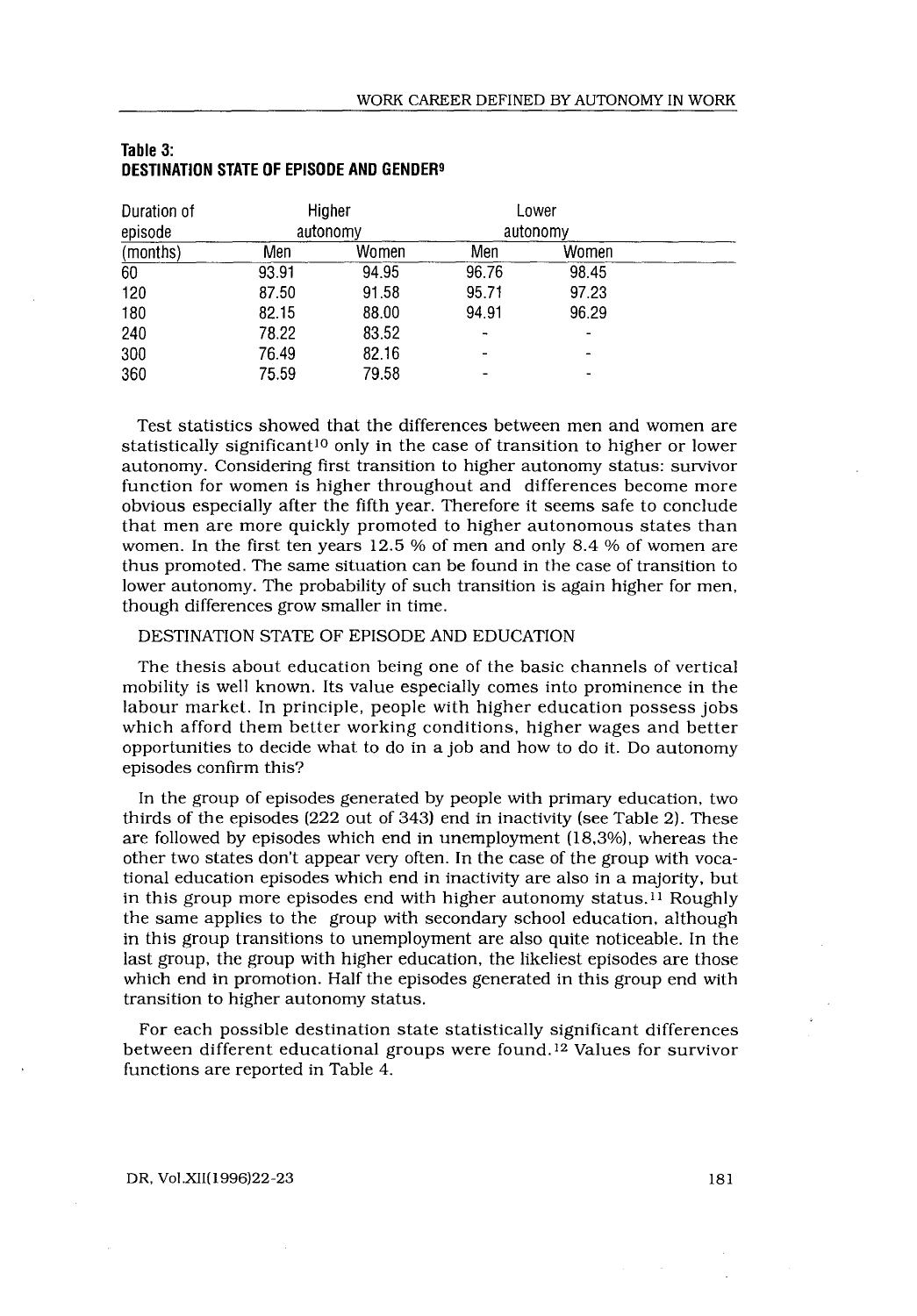### Table 4: DESTINATIONS STATES OF EPISODES AND EDUCATION

| End           | Duration   |         |            | Level of education |       |
|---------------|------------|---------|------------|--------------------|-------|
| (destination) | of episode |         |            |                    |       |
| state         | (months)   | Primary | Vocational | Secondary          | High  |
| Higher        | 60         | 98.52   | 94.79      | 93.10              | 85.62 |
| autonomy      | 120        | 96.40   | 89.11      | 85.62              | 78.55 |
|               | 180        | 94.44   | 84.61      | 80.16              | 68.07 |
|               | 240        | 92.13   | 78.96      | 74.68              | 62.04 |
|               | 300        | 91.41   | 77.35      | 70.81              |       |
|               | 360        | 88.91   | 74.36      | 65.96              |       |
| Lower         | 60         | 98.31   | 97.39      | 96.77              | 96.88 |
| autonomy      | 120        | 97.55   | 96.43      | 94.75              | 95.36 |
|               | 180        | 97.18   | 95.31      | 93.82              | 93.35 |
|               | 240        | 96.92   | 94.15      | 90.24              |       |
|               | 300        |         |            | -                  |       |
|               | 360        |         |            |                    |       |
| Unemploy-     | 60         | 91.56   | 91.54      | 87.51              | 93.97 |
| ment          | 120        | 90.07   | 89.67      | 87.25              |       |
|               | 180        |         |            | 86.99              |       |
|               | 240        |         |            |                    |       |
|               | 300        |         |            |                    |       |
|               | 360        |         |            |                    |       |
| Inactivity    | 60         | 95.64   | 94.43      | 93.54              | 96.35 |
|               | 120        | 90.14   | 90.60      | 90.26              | 91.10 |
|               | 180        | 83.62   | 85.46      | 81.29              | 86.28 |
|               | 240        | 76.01   | 76.54      | 70.38              | 72.48 |
|               | 300        | 68.00   | 59.98      | 60.18              | 57.84 |
|               | 360        | 53.40   | 46.16      | 35.11              | 43.17 |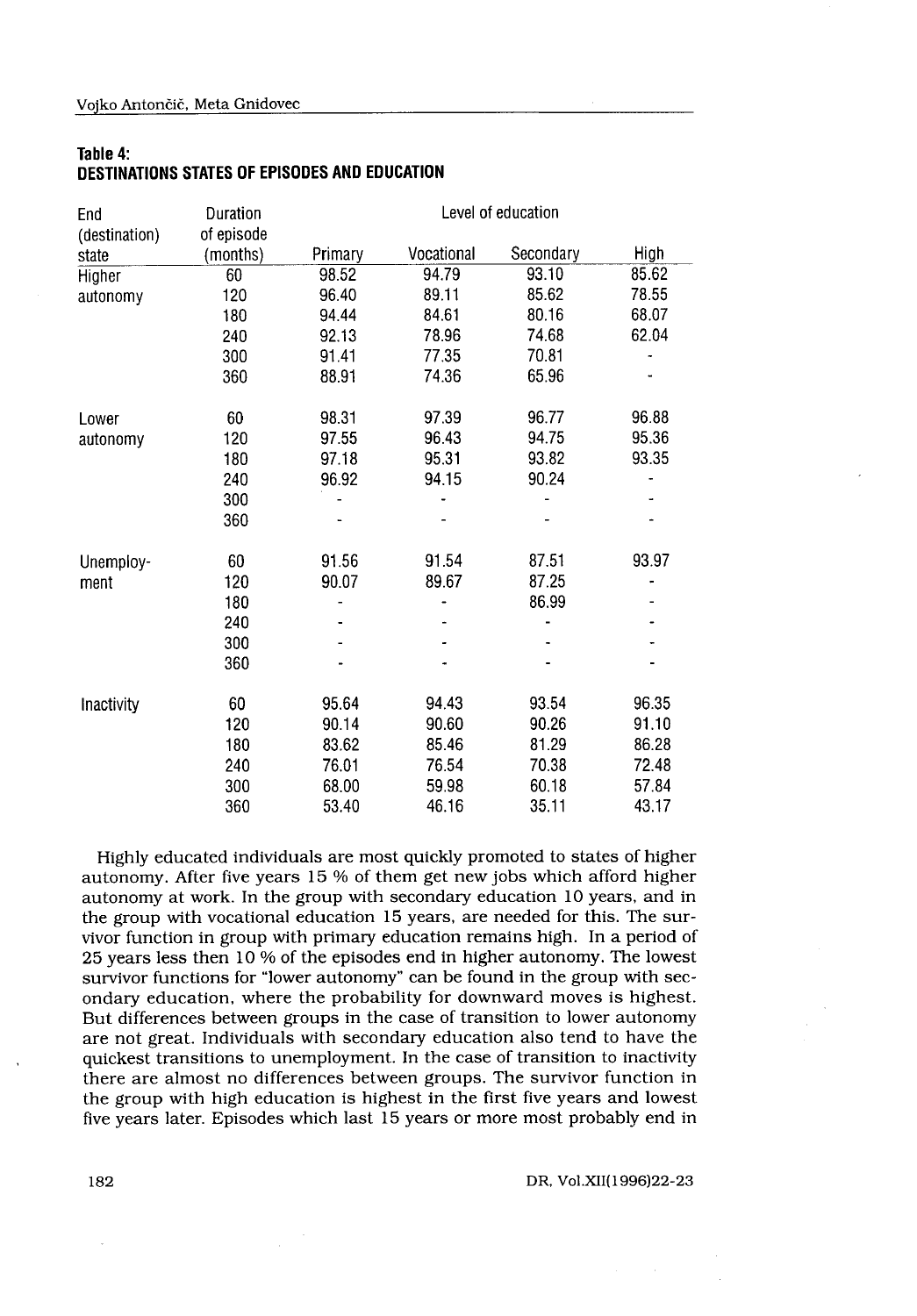inactivity in the group with secondary education . The same is true for the other two groups, especially in the first period (later differences become greater) .

### DESTINATION STATE OF EPISODE AND AGE

 

In the analysis of duration of autonomy episodes the greatest differences were found between different age groups . Is this also the case with different possible destinations? The types of episode generated in different age groups are shown in Table 2 . In the youngest group the most numerous episodes are those which end in unemployment . Almost half of them (45 .5%) end in this way . The two middle groups are most strongly represented by episodes which end in higher or lower autonomy. Thus 36.8% episodes generated in the group of 31 to 40 years and 44 .6% generated in the group of 41 to 50 years end in higher autonomy . In the case of lower autonomy status the inverse applies: more such episodes can be found in first group (12 .8%; in the other group 9 .6%) . Almost all the episodes which generated by the oldest group end in inactivity . **WORK CAREER DEF**<br>
inactivity in the group with secondary educatt<br>
other two groups, especially in the first period<br>
greater).<br>
DESTINATION STATE OF EPISODE AND AGE<br>
In the analysis of duration of autonomy epis<br>
were foun

In different age groups different possible destinations prevail. Test statistics also proved that there are statistically significant differences .13 The probabilities of the various transitions are reported in Table 5.

| ladie 5:<br>DESTINATION STATES OF EPISODES AND AGE GROUPS |                                       |                |                                  |                                                    |                                                    |  |  |  |
|-----------------------------------------------------------|---------------------------------------|----------------|----------------------------------|----------------------------------------------------|----------------------------------------------------|--|--|--|
| End<br>(destination)                                      | Duration<br>of episode                |                |                                  | Age groups                                         |                                                    |  |  |  |
| state                                                     | (months)                              | 18-30 years    | 31-40 years                      | 41-50 years                                        | 51 and older                                       |  |  |  |
| <b>Higher</b><br>autonomy                                 | 60<br>120<br>180<br>240<br>300<br>360 | 90.32          | 91.46<br>81.63<br>58.76          | 93.93<br>88.92<br>83.44<br>78.02<br>73.05<br>66.76 | 99.26<br>98.07<br>96.20<br>94.45<br>93.88<br>92.32 |  |  |  |
| Lower<br>autonomy                                         | 60<br>120<br>180<br>240<br>300<br>360 | 96.87          | 94.64<br>93.03<br>89.63          | 98.50<br>96.67<br>96.01                            | 99.52<br>99.39<br>99.28<br>98.79                   |  |  |  |
| Unemploy-<br>ment                                         | 60<br>120<br>180<br>240<br>300<br>360 | 76.50          | 87.98<br>85.40                   | 87.51<br>87.25<br>86.99                            | 98.41<br>98.11<br>97.60                            |  |  |  |
| Inactivity                                                | 60<br>120<br>180<br>240<br>300<br>360 | 86.44<br>74.10 | 93.99<br>88.61<br>79.91<br>69.71 | 97.97<br>95.49<br>91.49<br>85.26<br>72.72<br>55.70 | 98.47<br>94.45<br>87.42<br>76.10<br>65.53<br>48.70 |  |  |  |

### Table 5: DESTINATION STATES OF EPISODES AND AGE GROUPS

DR, Vol.XII(1996)22-23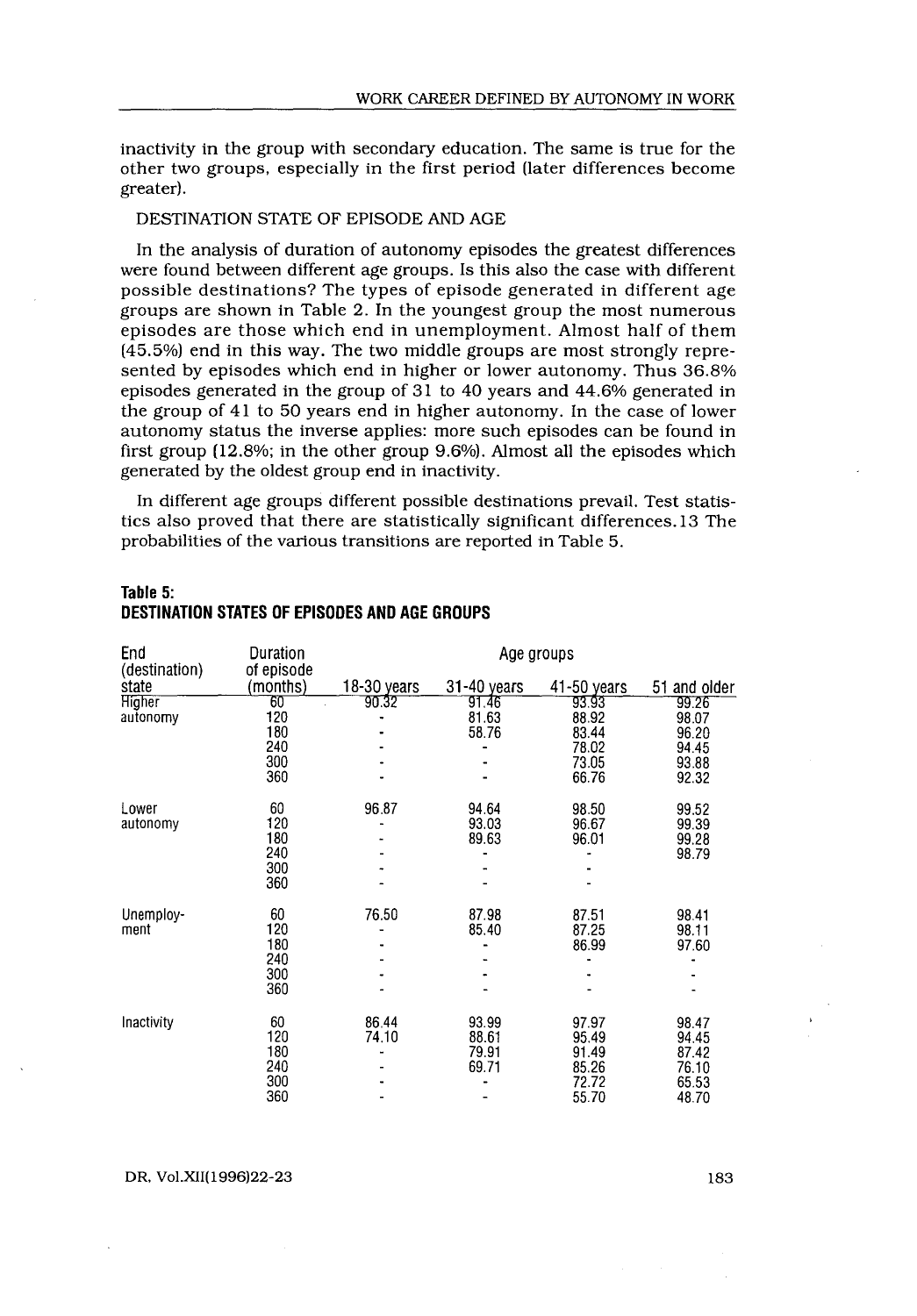The highest probabilities of transition to new autonomy state can be found in the youngest group. Only in the case of transition to lower autonomy is the probability higher in the group of 31 to 40 years . As could be expected, the lowest probabilities of transition are found in the oldest group, where the probability of transition to each possible state is the lowest (survivor function is the highest). For this group transition to inactivity is most likely. The younger the group more likely the transition is to occur.

## **CONCLUSIONS**

We can consider there to be two sides in the labour market; on one side there are people and their characteristics, on the other working places, positions, companies (social structures, institution, etc .) . In our analysis we studied changes of work autonomy and its relationship to personal characteristics such as gender, age and education.

Single episode analysis showed that autonomy episodes are very long . Half of them last more than 20 years . Thus individuals on average generate one episode in their work careers, and this ends in inactivity . The probability of there being a change of status is higher in the first period. Usually this happens at the end of a period of apprenticeship.

Since autonomy episodes are very long, almost half of them end in inactivity . These are especially episodes which end in retirement and leaving the labour market. Very few episodes end in a status of lower autonomy (about 7%). Usually someone decides to change working place when he gets the opportunity for a new job which affords him more autonomy .

There are no major differences with respect to gender. Usually men and women stay in the same states equally long. The only difference was found in transition to higher (or lower) autonomy status, where men more quickly experience change . More substantial differences are found when different age groups are considered. Younger change their autonomy status people much more quickly than older people. Education also plays an important part in transitions from one state to another : education is the capital which enables easier promotion to a more autonomous working place .

Since changes of work autonomy rarely occur - the autonomy status of an individual changes only once during his work career - and since episodes usually end with transition to inactivity, seems safe to conclude that the quality of working life (at least with respect to autonomy) does not improve .

### **NOTES**

1 We refer to institutionalised work, to work in which some job is done .

2 The data used are obtained with the questionnaire "Quality of Life in Slovenia - 1994", which covers the period of the last 20 years (1974 -1994) .

3 For example the fifth episode in Figure I . The episode ends in time point t5, which is unknown since our inquiry ends earlier.